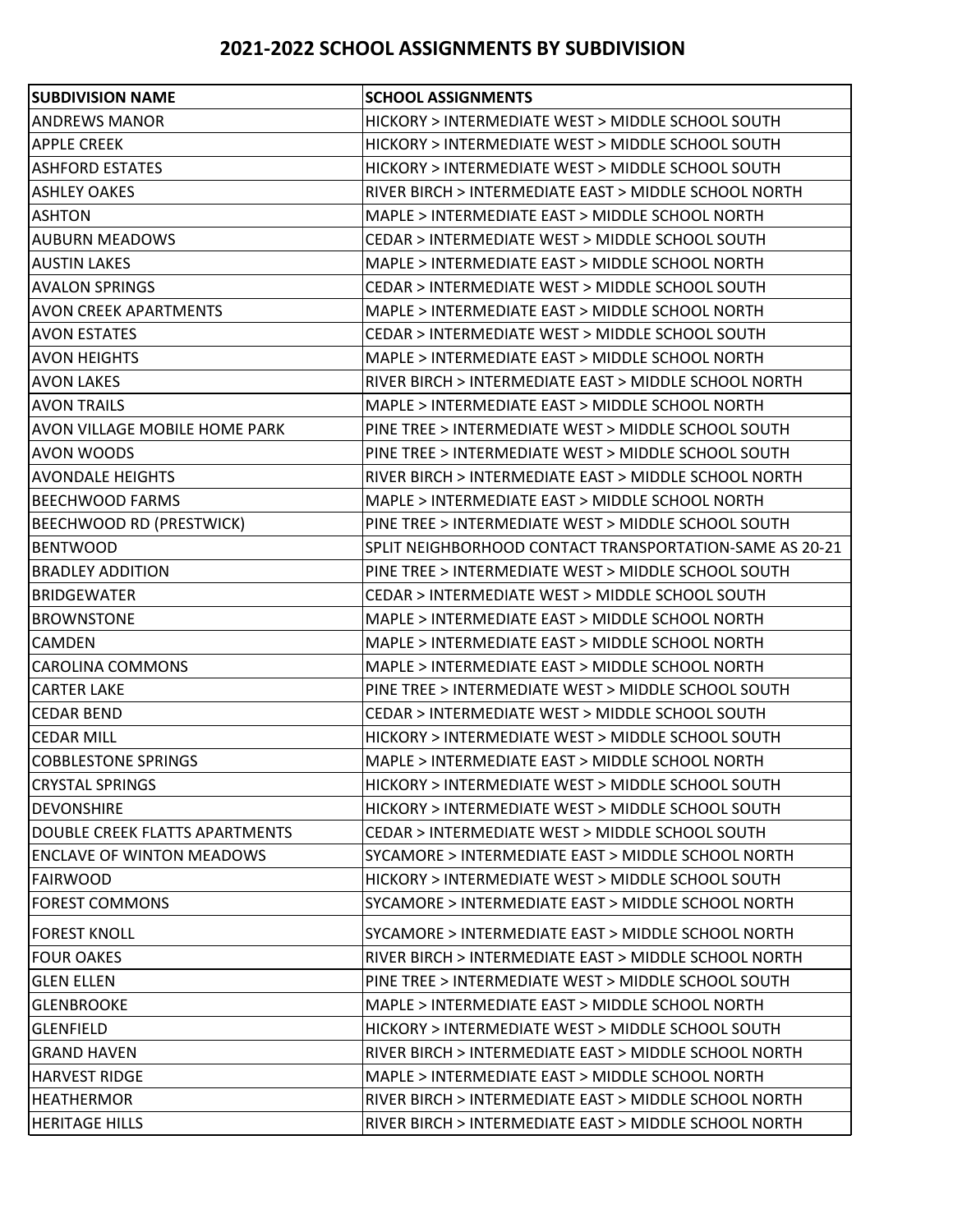## **2021-2022 SCHOOL ASSIGNMENTS BY SUBDIVISION**

| <b>HICKORY MILL</b>                  | PINE TREE > INTERMEDIATE WEST > MIDDLE SCHOOL SOUTH   |
|--------------------------------------|-------------------------------------------------------|
| <b>HIDDEN VALLEY</b>                 | CEDAR > INTERMEDIATE WEST > MIDDLE SCHOOL SOUTH       |
| HOLLOWBROOK/HOLLOWBROOK WEST         | HICKORY > INTERMEDIATE WEST > MIDDLE SCHOOL SOUTH     |
| <b>HUNTWICK</b>                      | PINE TREE > INTERMEDIATE WEST > MIDDLE SCHOOL SOUTH   |
| <b>IANS POINT</b>                    | SYCAMORE > INTERMEDIATE EAST > MIDDLE SCHOOL NORTH    |
| <b>KENSINGTON</b>                    | RIVER BIRCH > INTERMEDIATE EAST > MIDDLE SCHOOL NORTH |
| <b>LAKELAND FARMS</b>                | MAPLE > INTERMEDIATE EAST > MIDDLE SCHOOL NORTH       |
| LEXINGTON WOODS                      |                                                       |
| LINDEN SQUARE / LINDEN SQ APTS       | SYCAMORE > INTERMEDIATE EAST > MIDDLE SCHOOL NORTH    |
| <b>MAPLETON</b>                      | SYCAMORE > INTERMEDIATE EAST > MIDDLE SCHOOL NORTH    |
| <b>MEDALLION MEADOWS</b>             | CEDAR > INTERMEDIATE WEST > MIDDLE SCHOOL SOUTH       |
| <b>MOSAIC APARTMENTS</b>             | SYCAMORE > INTERMEDIATE EAST > MIDDLE SCHOOL NORTH    |
| <b>MUIRFIELD</b>                     | RIVER BIRCH > INTERMEDIATE EAST > MIDDLE SCHOOL NORTH |
| NORTH FOREST COMMONS                 | SYCAMORE > INTERMEDIATE EAST > MIDDLE SCHOOL NORTH    |
| <b>OAK BEND</b>                      | RIVER BIRCH > INTERMEDIATE EAST > MIDDLE SCHOOL NORTH |
| <b>OAKS OF AVON</b>                  | SYCAMORE > INTERMEDIATE EAST > MIDDLE SCHOOL NORTH    |
| OLD US 36 CUL-DE-SAC NEIGHBORHOODS - |                                                       |
| PLAINVIEW/ABNER CREEK/CANTERBURY     | RIVER BIRCH > INTERMEDIATE EAST > MIDDLE SCHOOL NORTH |
| <b>ORIOLE POINTE</b>                 | HICKORY > INTERMEDIATE WEST > MIDDLE SCHOOL SOUTH     |
| <b>PARK PLACE</b>                    | MAPLE > INTERMEDIATE EAST > MIDDLE SCHOOL NORTH       |
| PARKS AT WYNNE FARMS                 | RIVER BIRCH > INTERMEDIATE EAST > MIDDLE SCHOOL NORTH |
| <b>PARKS OF PRESTWICK</b>            | HICKORY > INTERMEDIATE WEST > MIDDLE SCHOOL SOUTH     |
| PERSIMMON GROVE                      | SYCAMORE > INTERMEDIATE EAST > MIDDLE SCHOOL NORTH    |
| PINE TREE ESTATES                    | HICKORY > INTERMEDIATE WEST > MIDDLE SCHOOL SOUTH     |
| PINES OF AVON                        | PINE TREE > INTERMEDIATE WEST > MIDDLE SCHOOL SOUTH   |
| <b>PINES WEST</b>                    | PINE TREE > INTERMEDIATE WEST > MIDDLE SCHOOL SOUTH   |
| <b>PRAIRIE MANOR (TRAIL)</b>         | MAPLE > INTERMEDIATE EAST > MIDDLE SCHOOL NORTH       |
| <b>PRESERVE OF AVON</b>              | PINE TREE > INTERMEDIATE WEST > MIDDLE SCHOOL SOUTH   |
| PRESTWICK CONDOS- PRESTWICK ONE      |                                                       |
| <b>&amp;FAIRWAY HILLS</b>            | PINE TREE > INTERMEDIATE WEST > MIDDLE SCHOOL SOUTH   |
| <b>PRESTWICK ESTATES</b>             | HICKORY > INTERMEDIATE WEST > MIDDLE SCHOOL SOUTH     |
| <b>PRICE ADDITION</b>                | HICKORY > INTERMEDIATE WEST > MIDDLE SCHOOL SOUTH     |
| REDWOOD NEIGHBORHOOD APARTMENTS      | CEDAR > INTERMEDIATE WEST > MIDDLE SCHOOL SOUTH       |
| <b>REGENCY ESTATES</b>               | MAPLE > INTERMEDIATE EAST > MIDDLE SCHOOL NORTH       |
| <b>REGENCY PRESERVE</b>              | MAPLE > INTERMEDIATE EAST > MIDDLE SCHOOL NORTH       |
| RESIDENCE ON RONALD REAGAN           | PINE TREE > INTERMEDIATE WEST > MIDDLE SCHOOL SOUTH   |
| <b>RIDGEHILL</b>                     | PINE TREE > INTERMEDIATE WEST > MIDDLE SCHOOL SOUTH   |
| <b>ROYAL TROON</b>                   | PINE TREE > INTERMEDIATE WEST > MIDDLE SCHOOL SOUTH   |
| <b>RUDGATE</b>                       | SYCAMORE > INTERMEDIATE EAST > MIDDLE SCHOOL NORTH    |
| <b>SATORI POINTE APARTMENTS</b>      | MAPLE > INTERMEDIATE EAST > MIDDLE SCHOOL NORTH       |
| <b>SETTLEMENT</b>                    | CEDAR > INTERMEDIATE WEST > MIDDLE SCHOOL SOUTH       |
| ISHEFFIELD                           | SYCAMORE > INTERMEDIATE EAST > MIDDLE SCHOOL NORTH    |
| <b>SHILOH CREEK</b>                  | MAPLE > INTERMEDIATE EAST > MIDDLE SCHOOL NORTH       |
| SHILOH FARMS                         | MAPLE > INTERMEDIATE EAST > MIDDLE SCHOOL NORTH       |